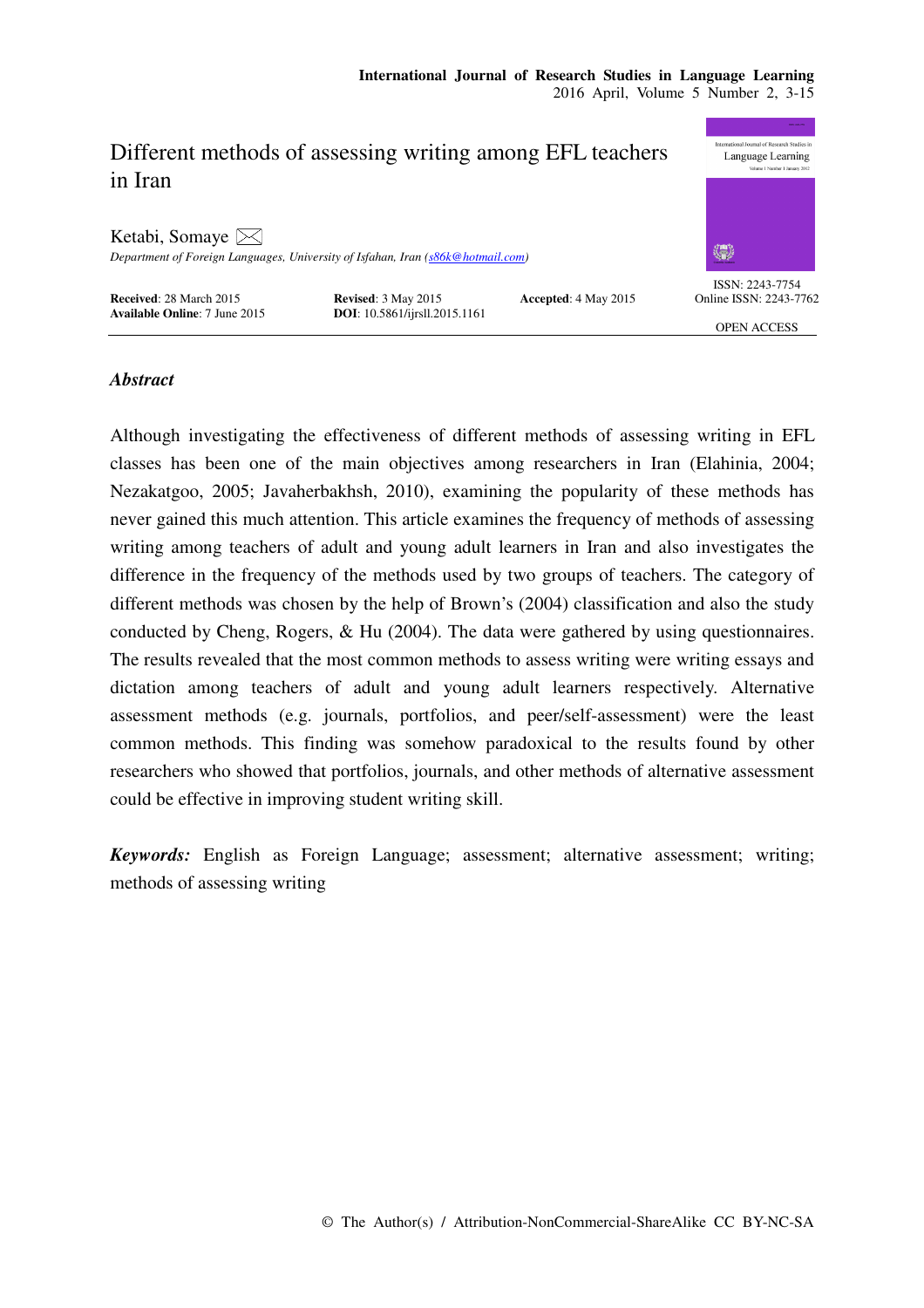# **Different methods of assessing writing among EFL teachers in Iran**

## **1. Introduction**

## *1.1 Different views towards writing*

Writing has an especial status in people's mind since it is the skill by which several messages can be transferred to different readers ‒ known or unknown; a close friend or a stranger. In educational settings, writing is more valued than speaking for its standardized nature, so fluency in writing is considered more important than fluency in speaking (Weigle, 2002). This skill produces less communicative pressure comparing with speaking (Grabowski, 1996), but lack of immediate feedback puts cognitive load because the writer should anticipate readers' feedback while shaping the topic and outline of the text (Weigle, 2002). Moreover, students should be able to write in different genres. As Reppen (2002) strongly claims, writing is a necessary skill for L1 learners and a fundamental requirement for L2 learners.

Traditional models of writing focused on cognitive aspect and did not consider the cultural and social nature of this skill. Responding to literary texts was the focus in teaching writing to native English speakers in mid-1960s. Teaching rules and principles of text organizations was the standard at that time. Discussion about a text and writing assignments were also among the routines in writing classes. This product-oriented approach was criticized after introducing think-aloud technique by Janet Emig in the late 1960s (Kroll, 1990). She observed that writers did not follow the linear procedures as was dictated in traditional models. Cyclical approach defines writing process more accurately than linear approach. Therefore, "focus on the form" was changed to "focus on the writer" in process-oriented approach. Scholars and teachers started to view writing as "an act that takes place within a context, that accomplishes a particular purpose, and is appropriately shaped for its intended audience" (Hamp-Lyons & Kroll, 1997, p.8). So, the social and cultural aspects of writing were then taken into consideration.

## *1.2 Assessing writing*

In assessing writing, like assessing other skills, first the objectives should be identified and then the tasks should be designed based on the objectives.

Brown (2004) has classified writing types based on some general objectives:

- *Imitative:* Basic tasks of writing alphabet, words, and very short sentences are some types of imitative writing tasks.
- *Intensive (controlled):* Writing correct words in context and correct grammatical features in sentence writing are two important elements in controlled writing. Form is much more important than meaning and context.
- *Responsive:* In this type of writing the writer has learnt about sentence-level grammar and is more concerned about discourse. Form is important at discourse level and meaning and context are emphasized. Brief descriptions, short reports, summaries, and interpretation of charts and graphs are examples of responsive writing tasks.
- *Extensive:* In extensive writing, writers focus on achieving a purpose through organizing ideas logically and employing varieties of syntactic and lexical forms. Writing theses and term-papers are some possible tasks in extensive writing category.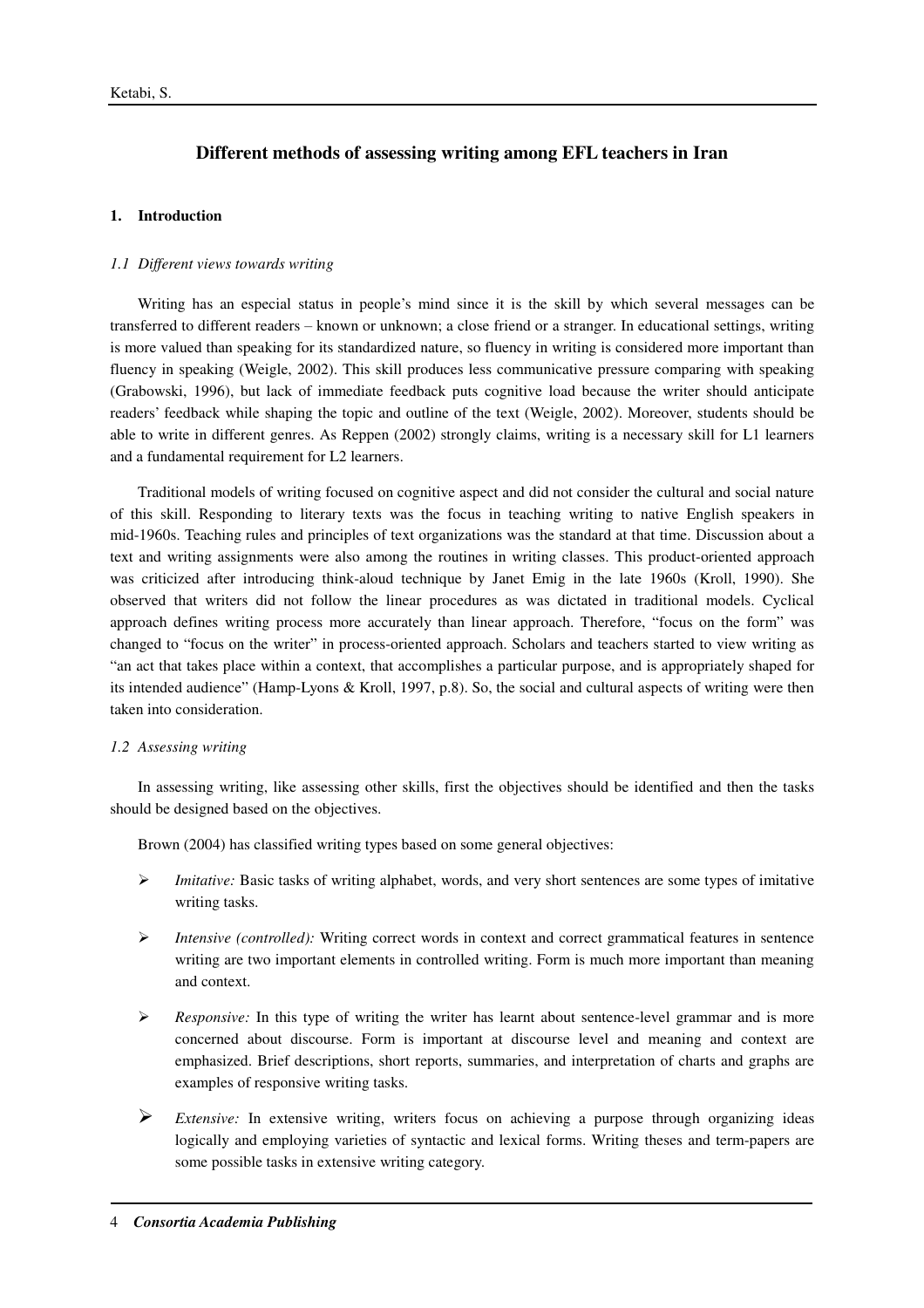*Imitative writing tasks - All around the world English learners start learning to write in English at the* beginning level of their education. This type of learning is fundamental to learn other types of writing. Copying, listening cloze selection tasks, picture-cued tasks, form completion tasks, and converting numbers and abbreviations to words are some examples of tasks in imitative writing category. In copying task the learner should read the word and copy it in the correct order. This process is changed into a paragraph in listening cloze task. The learner reads a paragraph, and then s/he should complete the same paragraph in which some words are deleted (Brown, 2004). In picture-cued tasks some pictures are displayed and the learner should choose related words. An alternative to this task is form completion task in which the learner should write her/his name or address. Sometimes test-designers use items with numbers and abbreviations in them, and test-takers should produce the numbers in words or the complete vocabulary for that abbreviation (Ibid).

*Intensive (controlled) writing tasks - Form-focused, guided writing, and grammar writing are other names* of intensive writing. Most of writing is display rather than real in intensive writing (Brown, 2004). Attending to form is much more important than meaning. There is no information transfer in this type of writing and correct combining of words are in focus. Dictation or dicto-comp, grammatical transformation tasks, picture-cued tasks, ordering, and short-answer and sentence completion tasks are some examples of controlled writing tasks (Ibid). In dicto-comp the teacher reads a text two or three times and the students should reproduce it in written form. In another task, grammar transformation task, students should change the tense of a paragraph or change the statements into negative or yes/no questions. In picture-cued tasks, students see a picture and write sentences based on the pictures.

*Responsive and extensive writing tasks -* Based on complexity of the open-ended and meaningful tasks, they can be either responsive or extensive. Paraphrasing, guided question and answer, paragraph construction, reports, summaries, narrations, and descriptions are examples of responsive and extensive tasks.

#### *1.3 Alternative assessment*

Long traditional paper-and-pencil tests have always been so stressful to students. Any kind of test which lacks further feedback and which is viewed only as a tool by which teachers can gather scores can be demanding even if teachers have primarily designed the test to facilitate learning and teaching. Traditional summative assessments aim at providing a written document by forgetting about the process involved in answering the questions. This high attention to the results makes teachers teach to the test and force the students to exercise the same drills several times. This is a major obstacle on the way of developing creativity and authenticity in language use. Moreover, summative assessment lacks further diagnostic information and students usually do not about their weak points after taking part in an achievement test (a kind of summative assessment). Dissatisfaction of traditional formal tests resulted in developing a new kind of assessment called alternative assessment. The main focus of this newly developed assessment was to add more tools to measure students' abilities. Brown and Hudson (1998, pp. 654-655) label these new tools "alternatives in assessment" which require students to perform; use real-world tasks; are every-day classroom activities; assess students' "true" abilities in normal condition; focus on process and product; employ thinking and problem-solving skills; provide information about strong and weak points of the students. Some examples of alternative assessment tasks are described in the following sections.

*Portfolios -* Portfolios assess learners' achievement over a period of time. Genesee and Upsher (1996) defined a portfolio as "a purposeful collection of student's work that demonstrates their efforts, progress, and achievements in a given area" (p. 99). Portfolios can be essays, reports, creative prose, photos, diaries, written homework exercises, and the like. As Brown (2004) stated, "a journal is a log (or 'account') of one's thoughts, feelings, reactions, assessments, ideas, or progress toward goals, usually written with little attention to structure, form, or correctness" (p. 260). Most of classroom journals are dialogue journals which consist of interactions between the teacher and the learner. Responses to journals should be provided during the course. Journals provide valuable information about students' learning progress.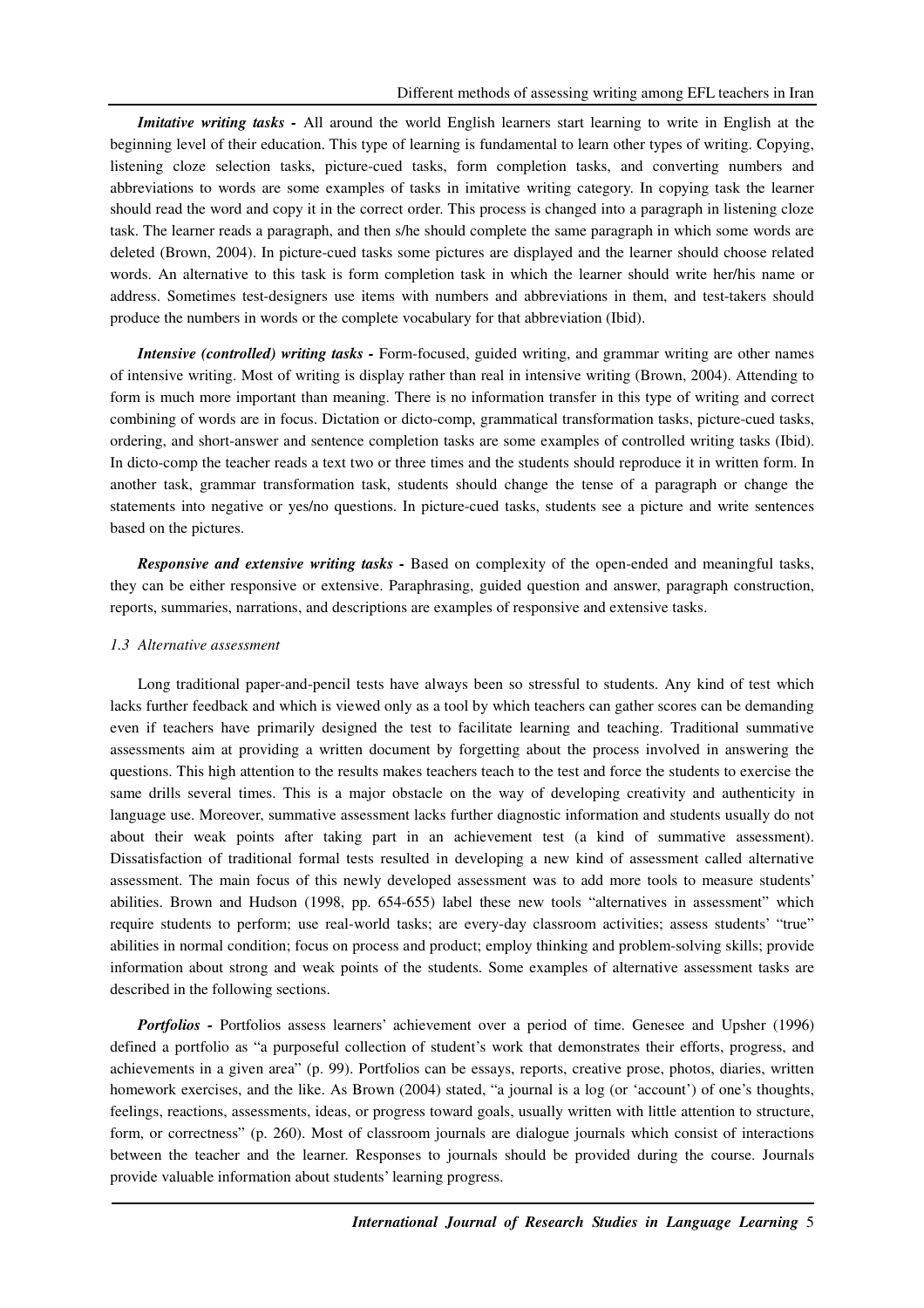*Self- and peer-assessment -* Autonomy and cooperative learning are basic principles of self- and peer-assessment. Autonomy can lead learning progress to success by making the students set their own goals, pursue them without pressure of teachers, and also monitor their progress continuously (Brown, 2004). Self-assessment can foster intrinsic motivation. Cooperative learning, on the other hand, appreciates collaboration and the benefits of a community of learners. Peer-assessment is an example of tasks in learner-centered education (Ibid).

### *1.4 Cheng, Rogers, & Hu's study (2004)*

Their study carried out a comprehensive study on classroom assessment purposes, methods, and procedures in three settings of Canada, Beijing, and Hong Kong. Their work inspired the present study. These researchers suggested that less was known about classroom assessment of EFL/ESL instructors. This issue would become more essential if large number of students, influence of formal testing, and central role of this kind of assessment in learning and teaching processes were considered (Cheng, Rogers, & Hu, 2004). University teachers in different language settings (English dominant, bilingual, and Mandarin-dominant) were chosen by purposive sampling. The findings revealed that assessment is highly context-dependent and nature of the courses, teaching experience of instructors, levels of students, and the role of external testing can have significant effects on classroom assessment. Teachers in Cheng et al.'s study were more inclined to use teacher-made tests to assess reading. Writing summary was also among popular methods to assess reading in three countries. Moreover, teachers were reported that they used essays to assess writing more than other methods. Canadian teachers employed more learner-centered methods (e.g. journals and portfolios) in their classes. About half of the teachers in Hong Kong chose peer-assessment and portfolios as common methods to assess writing. In order to assess speaking and listening, teachers in Canada and Hong Kong chose performance methods as the most popular ones. On the other hand, teachers in Beijing were more inclined to use standardized tests.

### *1.5 Assessing writing in Iranian EFL classes*

Examining different methods of assessing writing is limited to alternative assessment methods in Iran and they have been the focus of attention among Iranian EFL researchers in recent years. Many studies have focused on the effect of using portfolios, peer/self-assessment, and journals on improving students' writing skill (Elahinia, 2004; Nezakatgoo, 2005; Javaherbakhsh, 2010; Ghorchaei, Tavakoli, & Nejad Ansari, 2010; Moradan & Hedayati, 2011; Sharifi & Hassaskhah, 2011; Mosmery & Barzegar, 2015). It can be said that all of these studies indicate that alternative assessment methods have a significant effect on improving students' writing skill.

Elahinia (2004) revealed significant contribution of portfolio assessment in improving students' writing proficiency in a quasi-experimental design. She also showed that students had a positive attitude towards portfolio assessment. In another quasi-experimental design, Nezakatgoo (2005) concluded that portfolio-based assessment had a significant effect on improving students' writing skill. In Javaherbakhsh (2010), the effect of using self-assessment techniques in improving writing was significant in comparison with a group who received traditional methods. Ghorchaei *et al.* (2010) also revealed that portfolio assessment had a significant effect on improving students' writing in the areas of focus, vocabulary, elaboration, and organization. Moreover, Moradan and Hedayati (2011) showed that intermediate students who received conferencing and portfolio-based assessment performed significantly better than those who received scores without any further feedback. Sharifi and Hassaskhah (2011) and Mosmery and Barzegar (2015) were among other researchers who found that portfolios and self-assessment are effective ways to help students write better assignments. However, investigating the popularity of these methods and also other methods of assessing writing has not been the focus among Iranian EFL researchers.

### *1.6 Overview of the present study*

Although studying the effect of alternative assessment methods was the objective in many studies in Iran,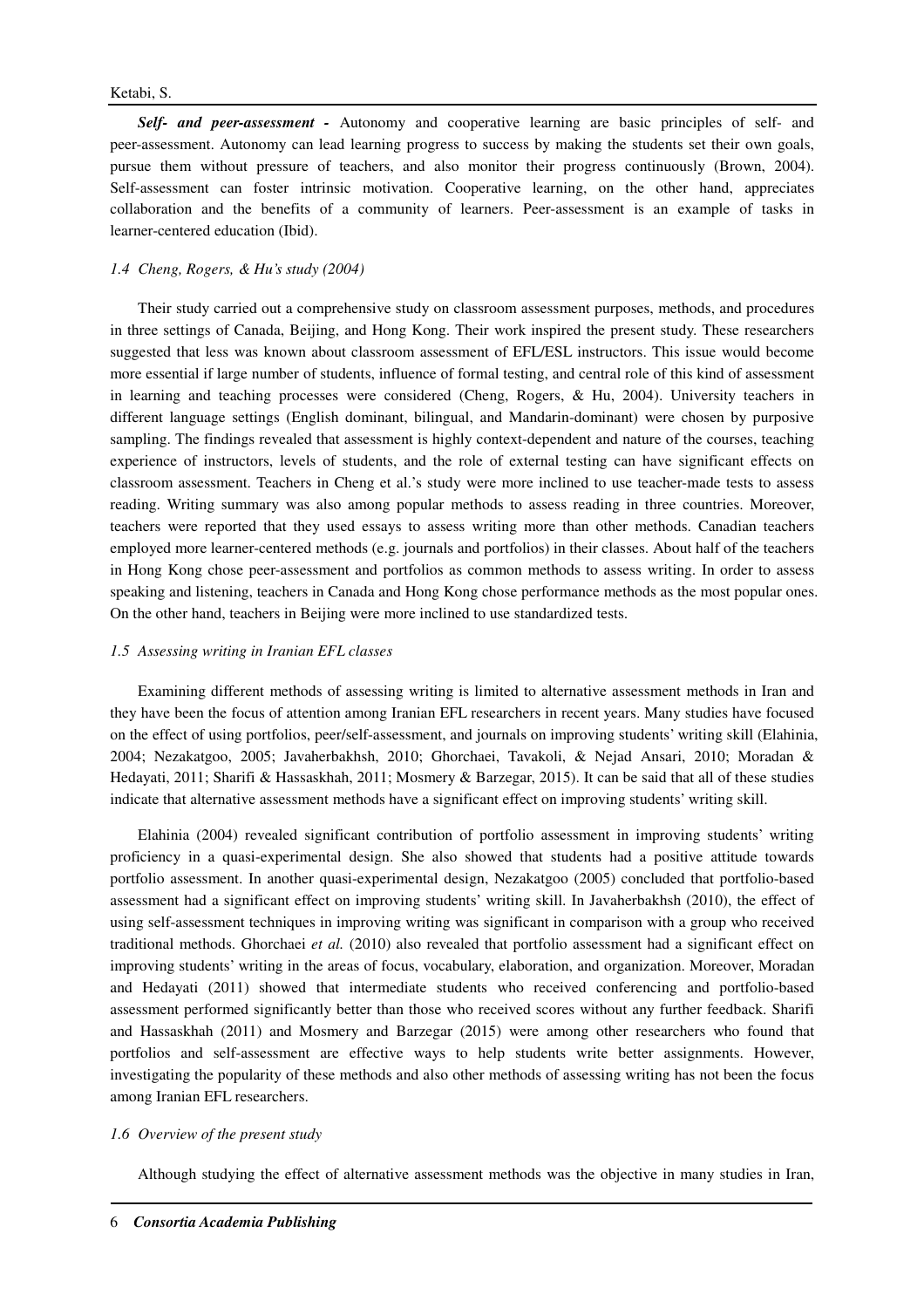investigating other methods of assessing writing among EFL teachers did not gain much attention. So, the researcher in this study focused on understanding the most popular methods to assess writing in Iran EFL classrooms. Moreover, two groups of teachers (teachers of adult and young adult learners) were investigated in order to achieve comprehensive results. The data were gathered by using questionnaires and differences between two groups of teachers were then explored.

### **2. Methodology**

#### *2.1 Research questions and hypotheses*

This study was conducted to find plausible answers to the following questions:

- $\triangleright$  What are the most common methods to assess writing in Iranian EFL adult and young adult learners' classes?
- $\triangleright$  Is there any significant difference between methods of assessing writing employed by teachers in Iranian EFL adult and young adult learners' classes?

One null hypothesis was formed according to the last question:

 $\triangleright$  H<sub>0</sub>1) There is no significant difference between the method of assessing writing used by teachers in Iranian EFL adult and young adult learners' classroom.

### *2.2 Research design*

The present study is a descriptive and comparative study. It is descriptive since it tries to describe the methods of assessing writing in Iranian EFL classes, and it is comparative as it presents a comparison of assessment methods used in adult and young adult classes.

#### *2.3 Participants*

Ten institutes (in Isfahan) were chosen randomly (simple random sampling). However, not all the teachers in randomly selected institutes agreed to fill out the questionnaire. Accidental sampling was employed to choose the individuals. 200 male and female teachers filled out the questionnaire; however, 150 questionnaires were used since 50 questionnaires were filled incorrectly.

#### **Table 1**

| Characteristics of teachers             | Min.  | Max.  | Mean    | N   |
|-----------------------------------------|-------|-------|---------|-----|
| Age (all the teachers)                  | 20.00 | 53.00 | 27.2800 | 150 |
| Adult learners' teachers                | 22    | 50    | 27.5333 | 75  |
| Young adult learners' teachers          | 20    | 53    | 27.0267 | 75  |
| Experience                              | 1.00  | 17.00 | 5.2467  | 150 |
| Adult learners' teachers                |       | 17    | 6.0267  | 75  |
| Young adult learners' teachers          |       | 16    | 4.4667  | 75  |
| Number of classes in a week             | 1.00  | 15.00 | 4.9467  | 150 |
| Adult learners' teachers                |       | 14    | 5.1600  | 75  |
| Young adult learners' teachers          |       | 15    | 4.7333  | 75  |
| Average number of students in one class | 4.00  | 30.00 | 12.3333 | 150 |
| Adult learners' teachers                | 4     | 30    | 11.6533 | 75  |
| Young adult learners' teachers          | 4     | 30    | 13.0133 | 75  |

*Characteristics of the participants (part 1)* 

Among these teachers, 75 teachers were teaching to young adults (students who are 12-18 years old) and 75 teachers were teaching to adults (students who were 18-30). They had different years of experience (1 year to 17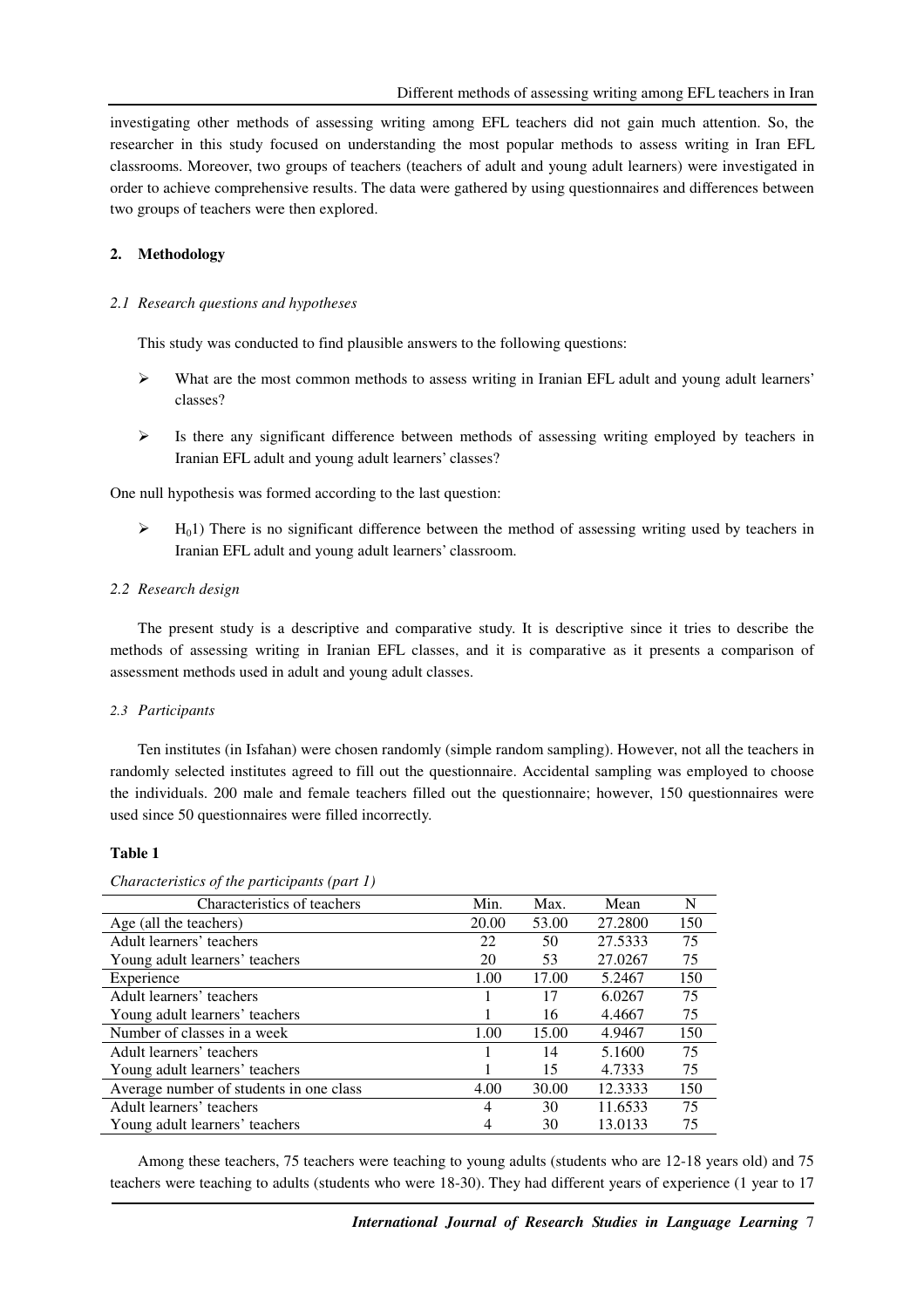years of experience) and aged between 20 and 53. Moreover, number of classes ranged between 1 and 17 classes in a week, and number of students in each class were between 4 and 30 students. Table 1 presents teachers' age, experience, number of classes in a week, and an average number of students they have in one class.

### **Table 2**

| $\frac{1}{2}$                                        |    |        |          |                  |     |       |
|------------------------------------------------------|----|--------|----------|------------------|-----|-------|
| Characteristics of teachers                          |    | Adults |          | Young adults     |     | Total |
|                                                      | N  | $\%$   | N        | $\%$             | N   | $\%$  |
| Gender                                               |    |        |          |                  |     |       |
| Female                                               | 48 | 64     | 53       | 70.7             | 101 | 67.3  |
| Male                                                 | 27 | 36     | 22       | 29.3             | 49  | 32.7  |
| <b>Educational degree</b>                            |    |        |          |                  |     |       |
| BA                                                   | 24 | 32     | 30       | 40               | 54  | 36    |
| MA                                                   | 47 | 62.7   | 45       | 60               | 92  | 61.3  |
| PhD                                                  | 4  | 5.3    | $\theta$ | $\boldsymbol{0}$ | 4   | 2.7   |
| Level of the students                                |    |        |          |                  |     |       |
| <b>Beginners</b>                                     | 11 | 14.7   | 31       | 41.3             | 42  | 28    |
| Intermediate                                         | 32 | 42.7   | 40       | 53.3             | 72  | 48    |
| Advance                                              | 32 | 42.7   | 4        | 5.3              | 36  | 24    |
| Participation in teacher training course or workshop |    |        |          |                  |     |       |
| Yes                                                  | 64 | 85.3   | 60       | 80               | 124 | 82.7  |
| N <sub>0</sub>                                       | 11 | 14.7   | 15       | 20               | 26  | 17.3  |
| Participation in language assessment course or       |    |        |          |                  |     |       |
| workshop                                             |    |        |          |                  |     |       |
| Yes                                                  | 61 | 81.3   | 66       | 88               | 127 | 84.7  |
| N <sub>0</sub>                                       | 14 | 18.7   | 9        | 12               | 23  | 15.3  |

*Characteristics of the participants (part 2)* 

Female teachers were more than male teachers in this study: 101 teachers were female and 49 teachers were male. Most of the participants had MA in English (all the participants were students of TEFL, English translation, or English literature), and most of them were teaching students at intermediate or advanced level. Out of 150 teachers, 26 teachers had not participated in a teacher training course or workshop, and 23 teachers had not taken part in a language assessment course or workshop. Table 2 provides a better illustration of teachers' gender, educational degree, level of the students they teach, and their participation in teaching or assessment workshops or courses.

## *2.4 Instruments*

Two types of questionnaire were used in order to collect data for the present study. These questionnaires were used to know about teachers' background information and specific methods they use to assess writing in their classes.

*Background Information Questionnaire -* This questionnaire consisted of some items asking about teachers' gender, age, major of study, participation in courses of teacher training and assessment, teaching experience, hours of teaching per week, levels of their students (basic, intermediate, advance), and average number of students in each class. In addition, it was indicated that the study was conducted in order to understand differences in formative assessment's purposes, methods, and procedure in adult and young adult learners' classes, and teachers should consider one group in filling out the questionnaire. This BIQ questionnaire was written in English.

*Assessment questionnaire -* The assessment questionnaire was partly based on Cheng et al.'s (2004) study which was about methods of assessing different skills. The methods were listed by the help of different studies and books about assessing skills. In addition, the researcher in this study organized the methods based on Brown's (2004) classification of different types of writing. Five-point Likert scale was provided for this part of the questionnaire. The method part was in English, since, after conducting the pilot study, it was concluded that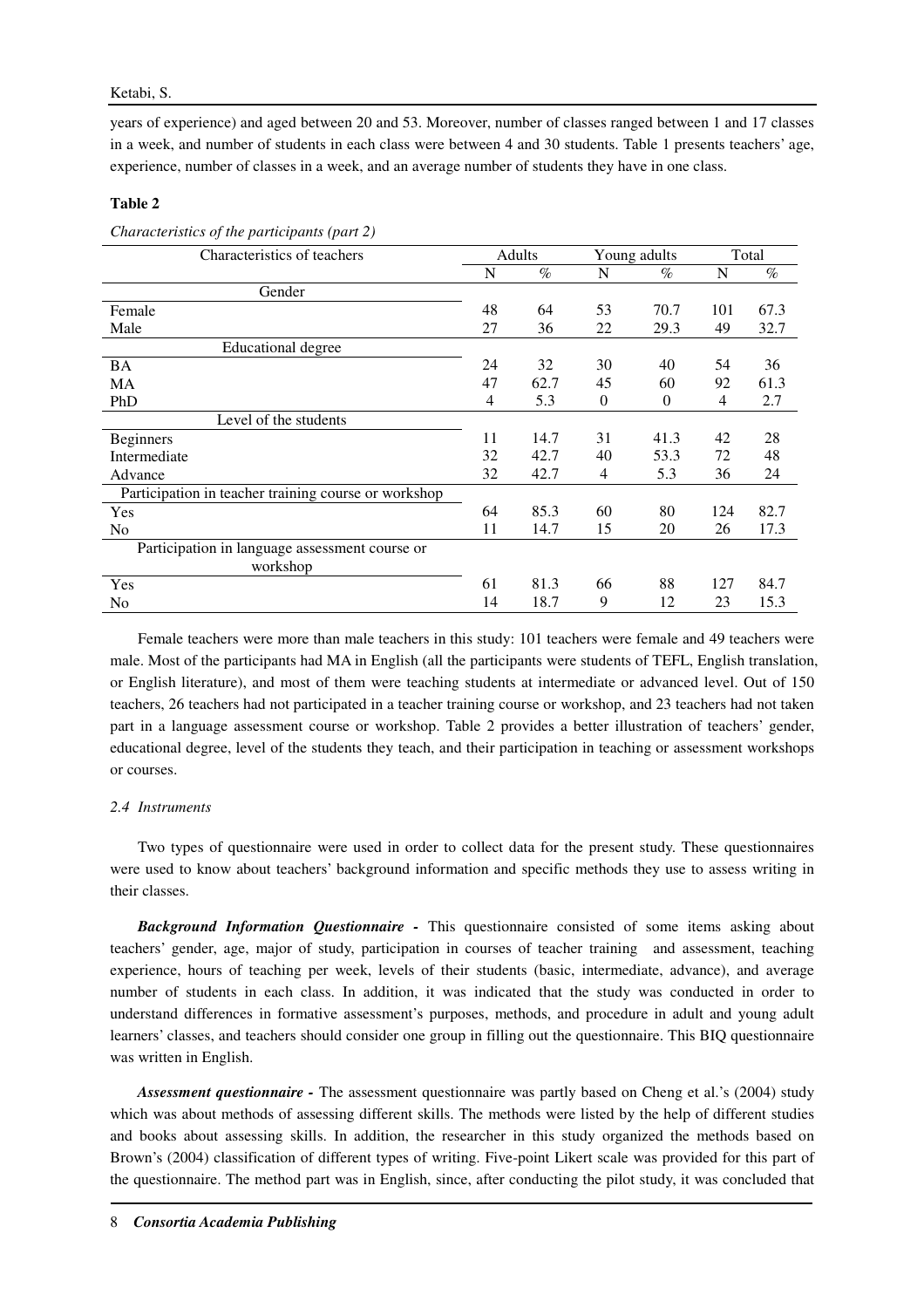teachers were more familiar with English names of different methods. Ten methods were mentioned to assess writing. Additionally, a separate part was provided for teacher-made tests which consisted of six items. The categorization of methods to assess writing is shown in Table 3.

### **Table 3**

|    | Imitative-intensive tasks                        | Dictation                                               |
|----|--------------------------------------------------|---------------------------------------------------------|
|    | Tasks which aim at fundamental skills of writing |                                                         |
| 2  | Responsive                                       | Prepare written summaries of what is read               |
|    | Students work at discourse level and they focus  | Written description of an event or object               |
|    | more on meaning                                  |                                                         |
| 3  | Extensive tasks                                  | Writing essays                                          |
|    | Students can successfully manage processes and   |                                                         |
|    | strategies of writing.                           |                                                         |
| 4  | Alternatives in assessment                       | Student journal                                         |
|    |                                                  | Student portfolio                                       |
|    |                                                  | Peer assessment                                         |
|    |                                                  | Self-assessment                                         |
| 5. | Teacher-made tests                               | Editing                                                 |
|    | Paper-and-pencil tests designed, administered,   | Multiple-choice items to identify grammatical errors in |
|    | and scored by teachers                           | a sentence                                              |
|    |                                                  | True-false items                                        |
|    |                                                  | Matching items                                          |
|    |                                                  | Short answer items                                      |
|    |                                                  | Sentence completion items                               |
| O  | Standardized writing tests                       |                                                         |

*Categorization of writing tasks in this study* 

#### *2.5 Pilot study*

The main reason for conducting the pilot study was to determine the validity and reliability of the questionnaire. Any vague or confusing items reported by teachers would be revised or deleted in the main study. Thirty teachers were asked to fill out the questionnaires and write their comments in English or Persian. Some items were ambiguous based on teachers' comments. So, the researcher provided comprehensible definitions for them. Some items were reported to be never used by Iranian teachers, so they were deleted. The language of two questionnaires was considered appropriate by teachers. Those who participated in the pilot study were not allowed to take part in the main study.

The amount of time required to fill out the questionnaire was determined in the pilot study, too. According to teachers' answers, 4-6 minutes were enough to complete the questionnaire. After analyzing the items with SPSS software, the Cronbach's alpha of the assessment questionnaire was determined to be 0.905.

#### *2.6 Data collection procedure*

Data were collected in two months. One month before the main study the pilot study was done and the questionnaire was revised. After the pilot study, the researcher went to 10 private English institutes which were selected randomly, and explained the instructions for teachers. The questionnaires were then distributed. Some questionnaires were not completed correctly, so they were returned to teachers or were omitted. Gathering the data in this phase was done during one month in which the researcher could collect 75 questionnaires from adult learners' teachers and 75 questionnaires from young adult learners' teachers.

### *2.7 Data analysis procedure*

At first, descriptive statistics was employed by the help of SPSS 16.0 software to understand which methods of writing were common among the teachers of adult and young adult learners. As Likert scale was used, total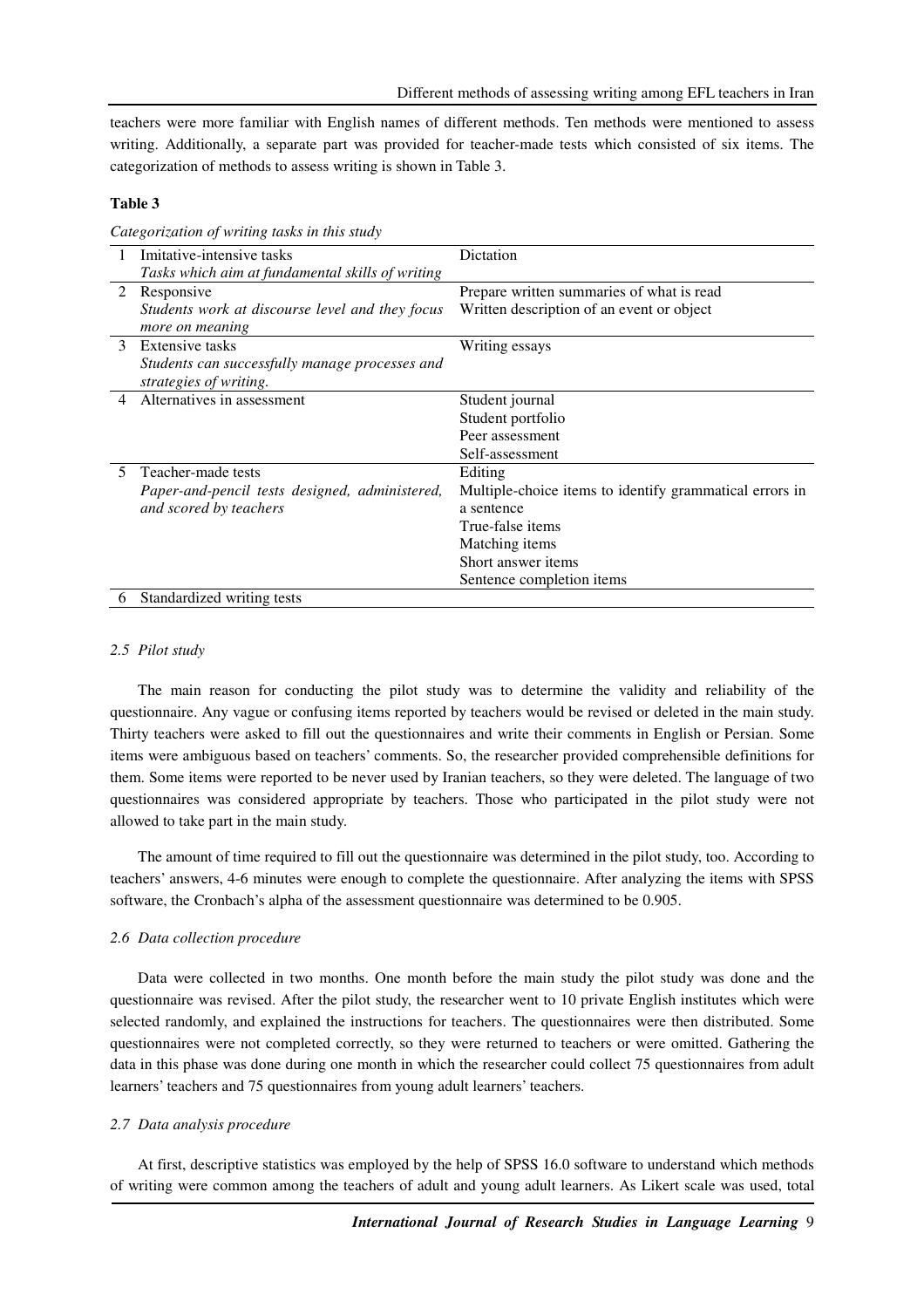score was calculated for each item in in order to understand the most common methods. Based on the nature of the data and scale which was ordinal, non-parametric statistics was employed to compare the methods of assessing writing in adults' and young adults' classes. Chi-square test was chosen to see whether a significant difference existed between two groups.

## **3. Data Analysis and Results**

The first research question was formulated to know about different methods used by Iranian teachers to assess writing. Participants in this study completed the assessment questionnaire by using different numbers which actually indicated how often they used each method. In order to understand which methods were the most popular, the researcher calculated the score for each item.

## *3.1 Popularity of different methods to assess writing*

Item scores were calculated to understand which methods were the most famous among Iranian teachers. Since some categories of writing assessment methods include two or more types of methods, average score was calculated. Table 4 summarizes the results of this part of the study.

## **Table 4**

### *Total scores of methods of assessing writing*

|                | Categories of writing assessment methods  | Total scores of each category used by teachers<br>of adult\young adult learners |
|----------------|-------------------------------------------|---------------------------------------------------------------------------------|
|                | Imitative-intensive tasks                 | 202\282                                                                         |
|                | Dictation                                 |                                                                                 |
| $\mathfrak{D}$ | Responsive tasks                          | 206\180.5                                                                       |
|                | Prepare written summaries of what is read |                                                                                 |
|                | Written description of an event or object |                                                                                 |
| 3              | Extensive tasks                           | 278\242                                                                         |
|                | Writing essays                            |                                                                                 |
| 4              | Alternative assessment tasks              | 164.5\151.5                                                                     |
|                | Student journal                           |                                                                                 |
|                | Student portfolio                         |                                                                                 |
|                | Peer assessment                           |                                                                                 |
|                | Self-assessment                           |                                                                                 |
| 5              | Teacher-made tests                        | 213\209                                                                         |
| 6              | Standardized writing tests                | 179\210                                                                         |

The most frequent method of assessing writing was extensive task of writing essay among teachers of adult learners. This method was popular among teachers of young adult learners likewise, as it was the second mostly reported method by them. The second most popular task among teachers of adult learners was teacher-made tests. The most frequently used method among teachers of young adult learners was reported to be imitative-intensive task of dictation. Alternative assessment methods were the least reported methods of assessing writing.

*Imitative-intensive writing tasks - Dictation is a task that can be used at both level of imitative and intensive.* This task was the most common task among teachers of young adult learners as 64 teachers in this group reported that they often or always made use of this task. In contrast, teachers of adult learners did not prefer this task, since 36 percent of them reported that they often or always made use of dictation to assess writing. Moreover, more than half of the teachers in adult learners' classes never or rarely employed this method. Teachers of young adult learners used dictation significantly more than teachers of adult learners as Assymp Sig. is less than 0.5. Table 5 shows the frequency of this method among teachers of both groups.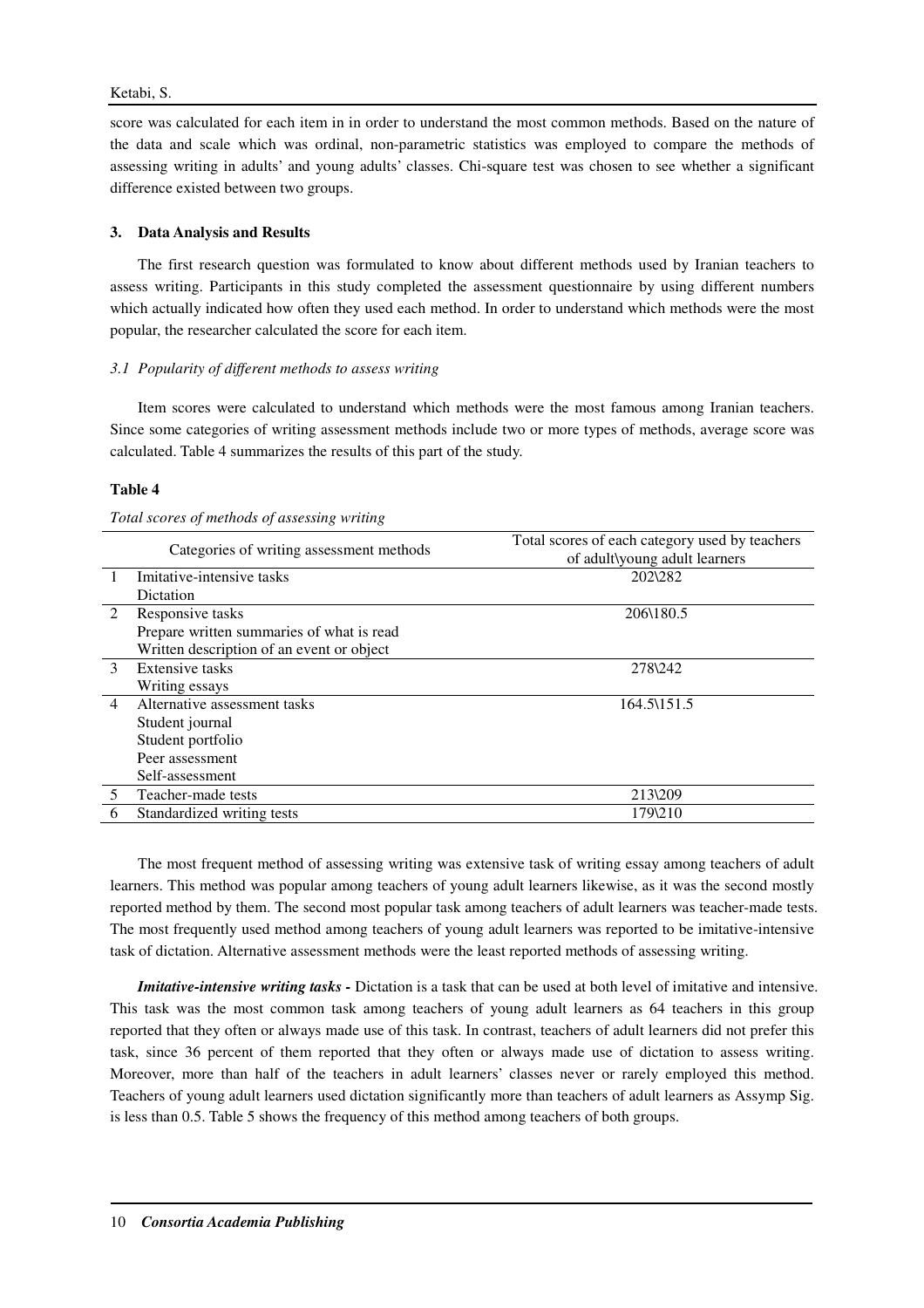### **Table 5**

|                          |      |         |                 |                      | adults\young adults' teachers |         |                               |                                  |
|--------------------------|------|---------|-----------------|----------------------|-------------------------------|---------|-------------------------------|----------------------------------|
| Imitative-intensive task |      | đ<br>Ž  | Rarely          | Sometin              | Often                         | ways    | Total<br>score of<br>the item | $\overline{\text{sig}}$<br>Asymp |
|                          | N    | 27\10   | 13 <sub>7</sub> | 8\10                 | 10\12                         | 17\36   |                               |                                  |
| Dictation                | $\%$ | 36\13.3 | 17.39.3         | $10.7\backslash13.3$ | 13.3\16                       | 22.7\48 | 202\282                       | $.002*$                          |

#### *Frequency of imitative-intensive writing task*

*Note.* No. of teachers in each group: 75; \**p*<0.05

*Responsive writing tasks -* Asking students to provide written summaries of what is read and written description of an object or event are two responsive tasks of writing in which students have freedom of choice and should concentrate on context and meaning. These tasks ranked  $3<sup>rd</sup>$  and  $5<sup>th</sup>$  among teachers of adult and young adult learners respectively. As it is indicated in Table 6, written description was more common than summaries of what is read among teachers in both groups. More than 45 percent of teachers of adult and young adult learners reported that they always or often asked students to prepare written descriptions; however, just about 15 percent of them often or always employed written summaries to assess writing. Nevertheless, percentage of young adult learners' teachers who rarely or never employed written summaries was significantly more than number of teachers of adult learners who did so.

### **Table 6**

|                                                         |      | adults\young adults' teachers |                   |                     |                  |                   |                               |                                   |  |
|---------------------------------------------------------|------|-------------------------------|-------------------|---------------------|------------------|-------------------|-------------------------------|-----------------------------------|--|
| Responsive tasks                                        |      | Never                         | Rarely            | Sometimes           | Often            | Always            | Total<br>score of<br>the item | $\overline{\text{Sig}}$<br>Asymp. |  |
| Prepare written<br>summaries of what<br>is read         | N    | $40\frac{53}{3}$              | $5\sqrt{9}$       | 20\1                | $3\sqrt{7}$      | $7\backslash 5$   |                               |                                   |  |
|                                                         | $\%$ | 53.3\70.7                     | 6.7 <sub>12</sub> | $26.7\backslash1.3$ | $4\sqrt{9.3}$    | $9.3\%$ .7        | 157\127                       | $.000*$                           |  |
| Prepare written<br>description of an<br>object or event | N    | 13\17                         | 8\12              | 15\11               | $14\frac{15}{2}$ | $25\frac{20}{20}$ |                               |                                   |  |
|                                                         |      | $% 17.33\frac{22.6}{ }$       | 10.6\16           | 20\16.07            | 18.6\20          | 33.3\26.6         | 255\234                       | .109                              |  |

## *Frequency of responsive writing tasks*

*Note.* No. of teachers in each group: 75; \**p*<0.05

*Extensive writing tasks -* Extensive writing tasks were indicated as popular tasks by teachers of adult and young adult learners. They were the most and the second popular methods of assessing writing among teachers of adult and young adult learners respectively. The results show that about 60 percent of adult learners' teachers employed essays to assess writing, whereas 48 percent of young adult learners' teachers did so. The difference, however, is not significant since p value is not less than or equal to 0.05 (see Table 7).

### **Table 7**

#### *Frequency of extensive writing task*

|                                                                |      | adults\young adults' teachers |                   |                           |                     |       |                               |                                   |  |  |
|----------------------------------------------------------------|------|-------------------------------|-------------------|---------------------------|---------------------|-------|-------------------------------|-----------------------------------|--|--|
| Extensive task                                                 |      | 5<br>ω                        | Rarely            | $e^{i\mathbf{m}}$<br>Some |                     | vays  | Total<br>score of<br>the item | $\overline{\text{Sig}}$<br>Asymp. |  |  |
|                                                                | 75   | 8\15                          | 5\12              | 17\12                     | 16\13               | 29\23 |                               |                                   |  |  |
| Writing essay                                                  | $\%$ | $10.7\lambda$ 20              | $6.7\backslash16$ | $22.7\backslash16$        | 21.3\17.3 38.7\30.7 |       | 278\242                       | .143                              |  |  |
| <i>Note</i> . No. of teachers in each group: $75$ ; * $p<0.05$ |      |                               |                   |                           |                     |       |                               |                                   |  |  |

*International Journal of Research Studies in Language Learning* 11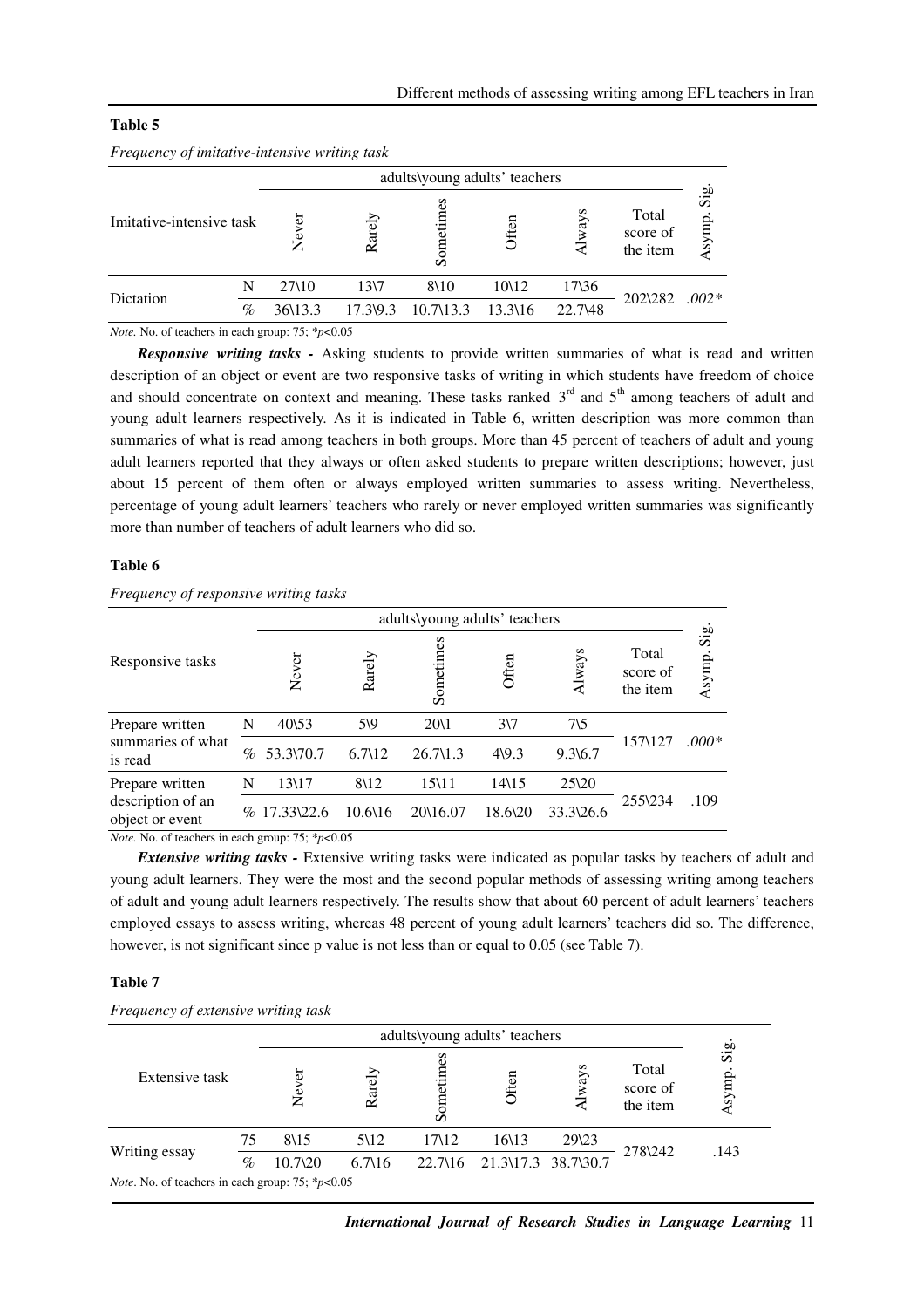*Alternative assessment writing tasks -* Asking students to keep journals and making portfolios of their works were two of the least popular tasks among teachers in this study. As with students' journals, about 19 percent of teachers in both groups reported that they employed this method. Almost the same percentage of teachers (21 and 18.6 percent of teachers in adult and young adult learners' classes in turn) employed portfolios to assess writing skill. As a matter of fact, when the researcher was distributing the questionnaires, most of the teachers indicated that they did not know about these methods. In addition, more than 60 percent of teachers in each group reported that they never or rarely employed self- or peer-assessment. There is no significant difference in employing alternative methods of assessment except for student portfolios. Teachers of adult learners made use of this method significantly more than teachers of young adult learners.

## **Table 8**

|                                 |      |           | adults\young adults' teachers |                 |                    |                         |                               |                             |  |
|---------------------------------|------|-----------|-------------------------------|-----------------|--------------------|-------------------------|-------------------------------|-----------------------------|--|
| Alternative assessment<br>tasks |      | Never     | Rarely                        | Sometimes       | Often              | Always                  | Total<br>score of<br>the item | $\mathrm{Si}_{g}$<br>Asymp. |  |
| N                               |      | 39\46     | $8\sqrt{8}$                   | 14 <sub>7</sub> | 10\10              | $4\sqrt{4}$             | 157\143                       | .573                        |  |
| Student journal                 | $\%$ | 52\61.3   | 10.7\10.7                     | 18.7\9.3        | 13.3\13.3          | $5.3\overline{)5.3}$    |                               |                             |  |
|                                 |      | 37\44     | 8\14                          | 14 <sub>7</sub> | 13\10              | $3\sqrt{4}$             | 162\140                       | $.049*$                     |  |
| Student portfolio               | $\%$ | 49.3\58.7 | 10.7\18.7                     | 18.7\4          | 17.3\14.7          | $4\sqrt{4}$             |                               |                             |  |
|                                 | N    | 40\43     | $4\sqrt{8}$                   | $11\$           | 12\4               | 8\11                    |                               |                             |  |
| Peer assessment                 | $\%$ | 53.3\57.3 | 5.3\10.7                      | 14.7\12         | $16\overline{5.3}$ | 10.7 <sub>14</sub><br>7 | 169\157                       | .191                        |  |
| N                               |      | 42\41     | $4\sqrt{9}$                   | 10\10           | 10\8               | $9\sqrt{7}$             | 165\456                       | .230                        |  |
| Self-assessment                 | $\%$ | 56\54.66  | 5.3\12                        | 13.3\13.3       | 13.3\10.6          | 12\9.33                 |                               |                             |  |

*Frequency of alternative assessment writing tasks* 

*Note*. No. of teachers in each group: 75; \**p*<0.05

*Teacher-made writing tests -* Among 150 teachers of adult and young adult learners, 56 teachers in each group reported that they rarely, sometimes, often, or always made use of their own tests to assess writing skill in their classes. This method of assessing writing was reported to be significantly more popular among teachers of adult learners as Asymp. Sig. and total scores indicates (see Table 9). Among different types of tests, editing, sentence completion items, and short answer items were the most common tasks among teachers of both groups.

Teachers of both groups did not differ significantly in employing different types of teacher-made tests except for editing. Teachers of adult learners employed editing significantly more than teachers of young adult learners.

*Standardized writing tests -* Standardized writing tests were significantly more popular among teachers of young adult learners than they were among teachers of adult learners as p value is less than 0.05 (Asymp. Sig. = .009). More than 40 percent of young adult learners' teachers often or always used this method while 22 percent of adult learners' teachers did the same. In point of fact, standardized tests were the third frequent method of assessing writing among teachers of young adult learners. Table 10 shows the frequency of this method among teachers of both groups.

Among all the methods listed in the questionnaire of this study, two methods –dictation and writing essays– were often and always used by many teachers while other methods were not this much popular. So, it can be concluded that teachers in this study did not use varieties of methods to assess writing skills. Moreover, alternative assessment methods and self- and peer assessment were reported to be infrequently used by teachers of adult and young adult learners.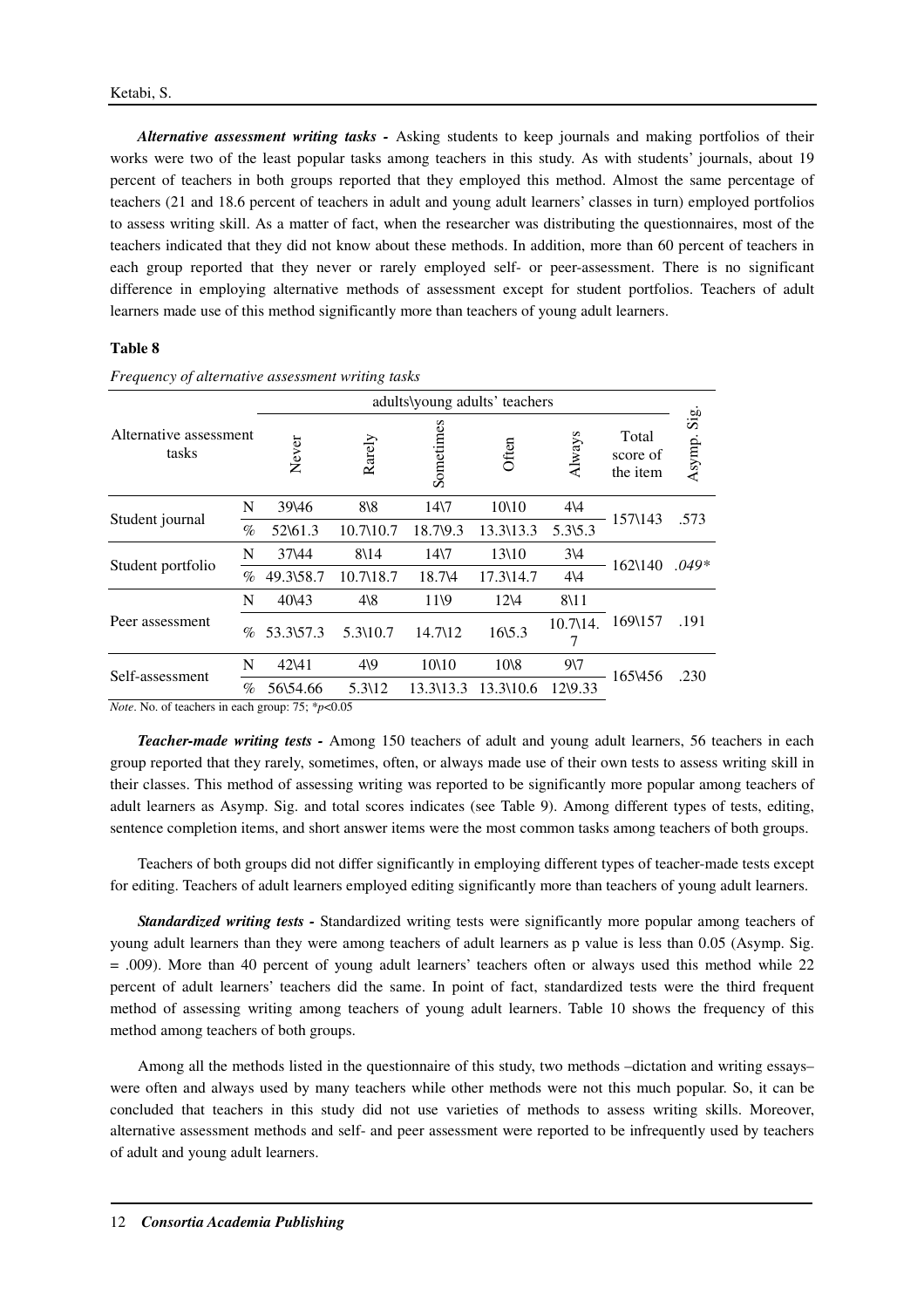### **Table 9**

|  |  | Frequency of teacher-made writing tests and different types of teacher-made tests |  |  |  |  |
|--|--|-----------------------------------------------------------------------------------|--|--|--|--|
|--|--|-----------------------------------------------------------------------------------|--|--|--|--|

| N     | Never                                   | Rarely             | Sometimes          | Often                | Always                        | Total<br>score of<br>the item | $\mathrm{Si}\mathrm{g}$<br>Asymp.                                                                                                    |
|-------|-----------------------------------------|--------------------|--------------------|----------------------|-------------------------------|-------------------------------|--------------------------------------------------------------------------------------------------------------------------------------|
| 75\75 | 19\19                                   | $8\backslash18$    | $25\backslash11$   | $12\overline{14}$    | 11\13                         |                               |                                                                                                                                      |
| $\%$  | 25.3\25.3                               | 10.7\24            | 33.3\14.7          | 16\18.7              | 14.7\17.3                     |                               |                                                                                                                                      |
| 56\56 | $9\frac{14}{3}$                         | $3\lambda$ 13      | 166                | $17\sqrt{6}$         | 11\17                         |                               |                                                                                                                                      |
| $\%$  | $16.1\frac{25}{2}$                      | $5.4\sqrt{23.2}$   | 28.6\10.7          | 30.4\10.7            | 19.6\30.4                     |                               |                                                                                                                                      |
| 56\56 | 16\19                                   | $3\sqrt{9}$        | $12\overline{6}$   | $14\lambda11$        | 11\11                         |                               |                                                                                                                                      |
| $\%$  | 28.6\33.9                               | 5.4\16.1           | 21.4\10.7          | 25\19.6              | 19.6\19.6                     |                               |                                                                                                                                      |
| 56\56 | 15\20                                   | $4\sqrt{7}$        | 149                | 13\9                 | 10\11                         |                               |                                                                                                                                      |
| $\%$  | 26.7\35.7                               | 7.14\12.5          | 25\16.07           | $23.2\backslash16.1$ | 17.8\19.6                     |                               |                                                                                                                                      |
|       | 16\29                                   | $7\$ 8             | 11\4               | 11 <sup>8</sup>      | 11 <sub>7</sub>               |                               |                                                                                                                                      |
| $\%$  | 28.6\51.8                               | 12.5\14.3          | 19.6\7.1           | 19.6\14.3            | 19.6\12.5                     |                               |                                                                                                                                      |
| 56\56 | 44\35                                   | $2\sqrt{3}$        | $3\sqrt{5}$        | $4\sqrt{8}$          | $3\sqrt{5}$                   |                               | .469                                                                                                                                 |
| $\%$  | 78.6\62.5                               | $3.6\,5.4$         | $5.4\,8.9$         | $7.1\backslash14.3$  | $5.4\,8.9$                    |                               |                                                                                                                                      |
| 56\56 | 47\44                                   | $2\sqrt{2}$        | $2\Omega$          | 1\4                  | $4\sqrt{4}$                   |                               |                                                                                                                                      |
| $\%$  | 83.9\78.6                               | $3.6\backslash3.6$ | $3.6\backslash3.6$ | $1.8\n$ 7.1          | $7.1\sqrt{7.1}$               |                               | .754                                                                                                                                 |
|       | Multiple-choice items to identify 56\56 |                    |                    |                      | adults\young adults' teachers |                               | 213\209.048*<br>$-186\backslash167$ .001*<br>$-169\backslash154$ .230<br>$-167\backslash152$ .360<br>162\124 .076<br>88\113<br>81\90 |

*Note.* \**p*<0.05

## **Table 10**

*Frequency of standardized writing tests* 

|                               |      | adults\young adults' teachers |                       |                      |           |              |                               |                                 |
|-------------------------------|------|-------------------------------|-----------------------|----------------------|-----------|--------------|-------------------------------|---------------------------------|
| Standardized writing<br>tests |      | Never                         | arely<br>$\approx$    | ဒိ<br>etin<br>$S$ on | Often     | ways         | Total<br>score of<br>the item | $\overline{\text{Si}}$<br>symp. |
| Standardized                  | N    | 26\29                         | 17 <sub>7</sub>       | 15 <sub>7</sub>      | 11\14     | 6\18         | 179\210                       | $.009*$                         |
| writing tests                 | $\%$ | 34.7\38.7                     | $22.7\frac{9.3}{9.3}$ | $20\frac{9.3}{9}$    | 14.7\18.7 | $8\sqrt{24}$ |                               |                                 |
|                               |      |                               |                       |                      |           |              |                               |                                 |

*Note.* No. of teachers in each group: 75; \**p*<0.05

### *3.2 Differences in the methods used by teachers of two groups*

The researcher found significant differences in the methods of assessing writing used by teachers in adult and young adult EFL classes. Chi-square test showed that teachers of young adult learners were significantly more inclined to use dictation and standardized writing tests than teachers of adult learners. Instead, teachers of adult learners made use of written summaries, portfolios, editing, and teacher-made tests significantly more than teachers of young adult learners.

### **4. Discussion and conclusion**

The present study aimed at investigating different methods of assessing writing used by teachers of adult and young adult learners in Iran and also compared the frequency of these methods in two groups.

It was found that the most frequent methods among teachers of adult and young adult learners were writing essays and dictation respectively. Teachers of young adult learners reported that they used dictation considerably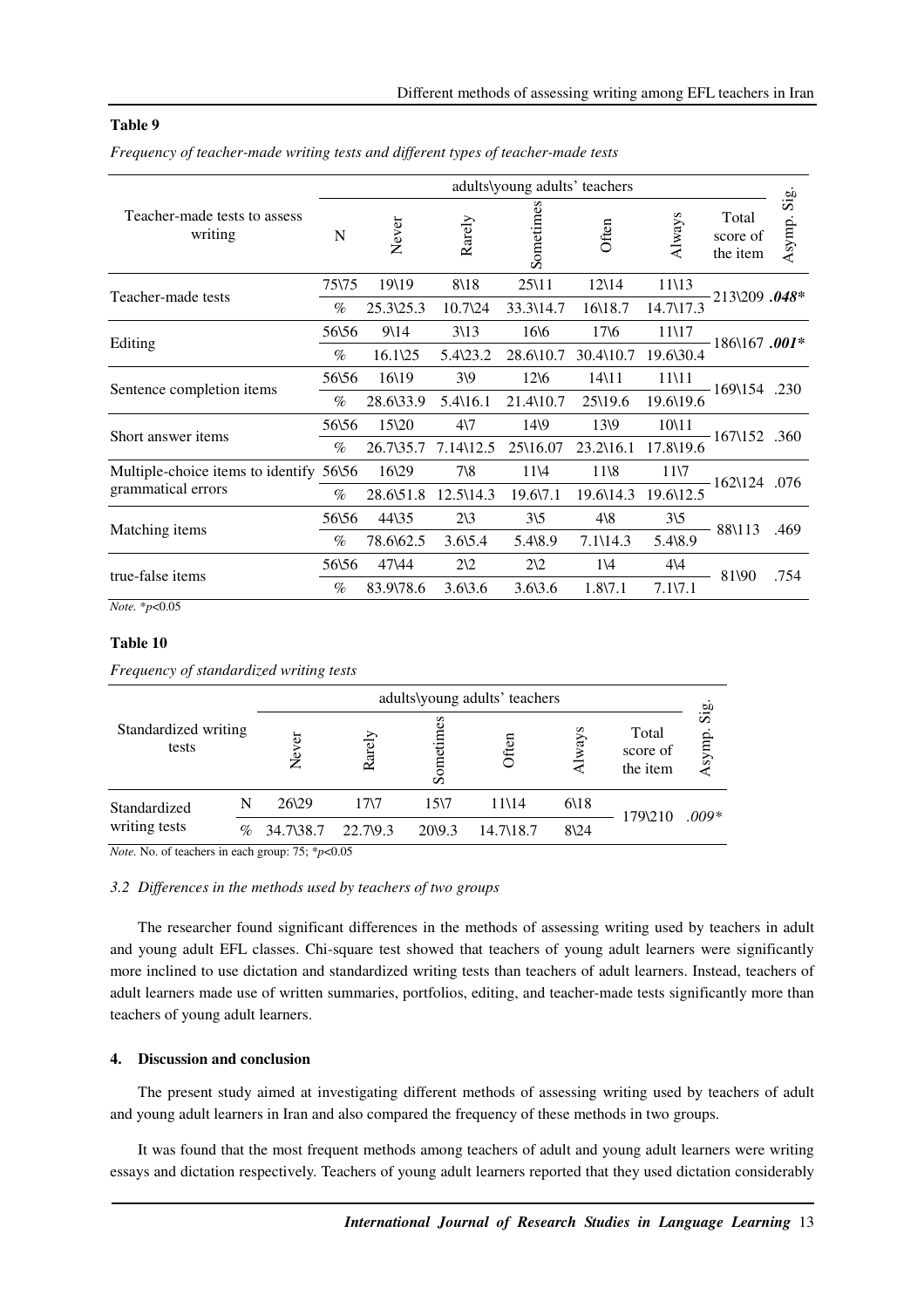more than teachers of adult learners. As for editing, portfolios, and preparing summaries of what is read, the researcher found that teachers of adult learners employed them significantly more than teachers of young adults. Alternative assessment tasks of portfolios, journals, and self/peer-assessment were the least common methods used by teachers of both groups. As a matter of fact, most of them reported that they never or rarely made use of these methods. This finding is a paradox by considering the results found by many researchers in Iran who showed that alternative assessment methods are beneficial in improving students' proficiency in writing (Elahinia, 2004; Nezakatgoo, 2005; Javaherbakhsh, 2010; Ghorchaei, Tavakoli, and Nejad Ansari, 2010; Moradan & Hedayati, 2011; Sharifi & Hassaskhah, 2011; Mosmery & Barzegar, 2015).

Unpopularity of portfolios and journals can be discussed based on the fact that these methods need considerable amount of time to be effectively conducted. As Brown (2004) indicated, alternative assessment methods are not always practical. Table 11 shows the status of different alternative assessment methods.

#### **Table 11**

|  | Principled evaluation of alternatives in assessment |
|--|-----------------------------------------------------|
|  |                                                     |

| Principle        | Portfolio | Journal | Conference | Interview | Observation | Self/peer |
|------------------|-----------|---------|------------|-----------|-------------|-----------|
| Practicality     | low       | low     | low        | mod       | mod         | mod       |
| Reliability      | mod       | mod     | low        | mod       | mod         | low       |
| Face validity    | high      | mod     | high       | high      | high        | mod       |
| Content validity | high      | high    | high       | high      | high        | high      |
| Washback         | high      | high    | high       | mod       | mod         | high      |
| Authenticity     | high      | high    | high       | mod       | high        | high      |
|                  |           |         |            |           |             |           |

*Source*: Brown (2004), p. 278

As can be seen, practicality of alternative assessment methods is not high. Self- and peer-assessment are moderately practical, but they have low reliability because of variation within and across learners (Brown, 2004). It might be a reason of why teachers did not trust self- or peer-assessment in this study.

Moreover, it was seen that teachers did not have adequate knowledge of portfolios and journals. In fact, when the researcher was distributing the questionnaires, the most frequent question she answered was "*what are journals and portfolios?*" Teachers cannot employ these two methods of alternative assessment because they do not truly know what they are. Therefore, lack of knowledge about alternative assessment methods and insufficient amount of time can be possible reasons for unpopularity of portfolios, journals, and peer/self-assessment among Iranian teachers.

When the results were compared with those found in Cheng *et al.*'s (2004) study, the researcher concluded that Iranian teachers did not use a variety of methods to assess writing. They relied on imitative, responsive, and extensive tasks and completely forgot about alternative methods of assessment. It should be discussed whether negligence in using alternative assessment has any destructive effect on building students' writing skill. As Brown (2004) stated, all methods could be beneficial, but using one method instead of a variety of methods could not help in building students' proficiency.

Comparing the results with the findings in Cheng *et al.*'s (2004) study also indicated that writing essays was reported to be popular among teachers in Beijing, Hong Kong, and Canada. Unpopularity of using journals as a method to assess writing was also observed among teachers of Hong Kong. In addition, teachers in Beijing did not employ portfolios very much.

An option in the questionnaire asked about the frequency of teacher-made paper-and-pencil tests. It should be said that this method was not popular among teachers as less than half of them in both groups reported that they always or often made use of their own tests. Teachers of adult learners, however, were significantly more interested in using this method than teachers of young adult learners. In order to assess writing, teachers of both groups preferred to choose editing as the most common format of items. Sentence completion and multiple choice items were other common items among Iranian teachers of adult and young adult learners. Moreover, it can be said that teachers in Hong Kong were not interested in using their own tests, as were teachers in Iran. Editing was also the most common item among teachers in Hong Kong, Canada, and Beijing.